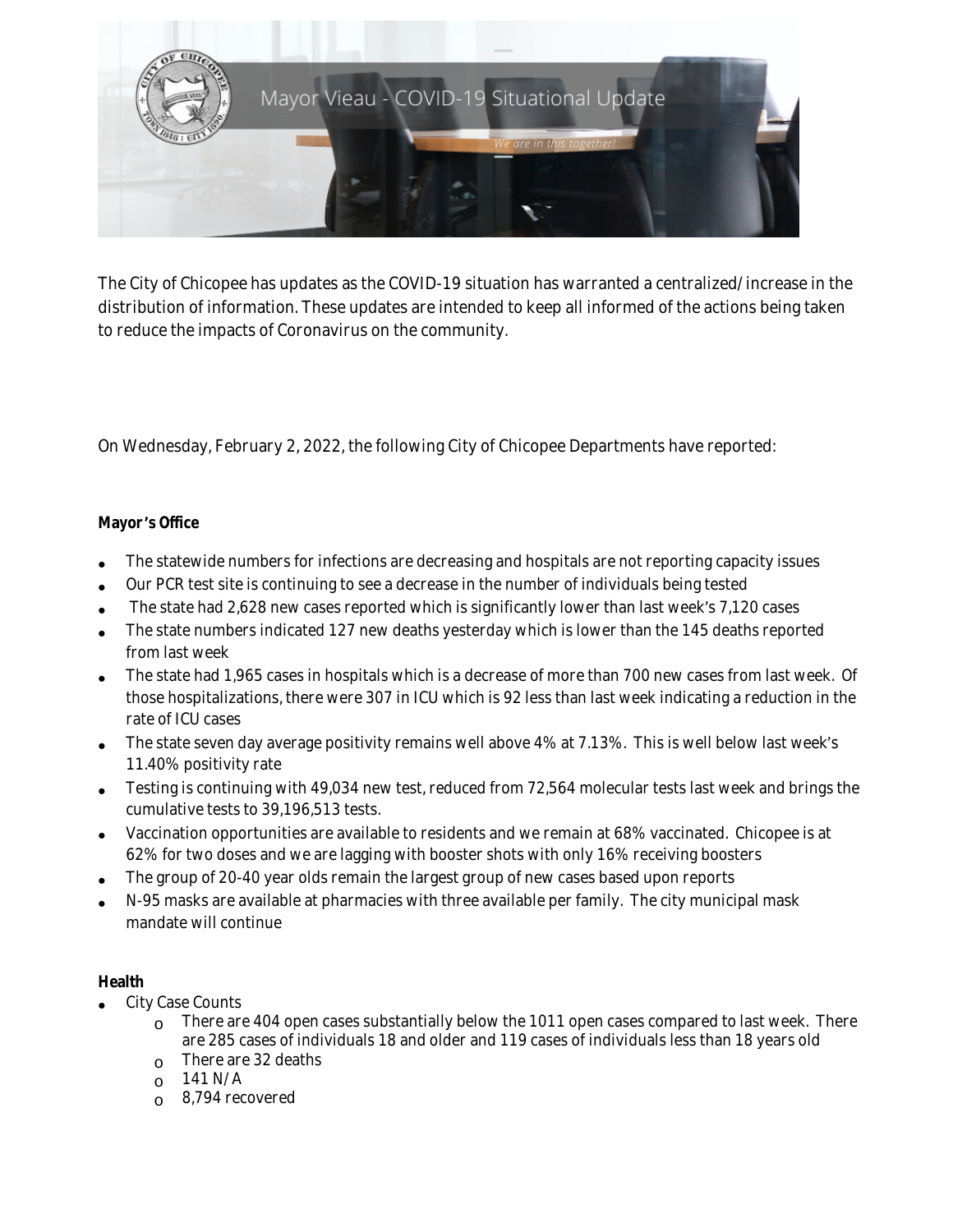- $\alpha$  A total of 9,371 cases to date
- $\circ$  This reflects the infection rate moving in the right direction
- We continue to encourage vaccines

#### **Police Department**

- We continue services and patrols with three officers out
- We are working the test site which is slowing

#### **Fire Department**

- Status quo on services with two firefighters out on COVID leave
- The number at the test center is less and we may reduce days to help coverage and reduce overtime

#### **Emergency Management**

- Status quo on staffing
- They agree and feel we may reduce testing to one day, Monday, in two weeks if numbers do not increase

#### **Safety**

- Status quo on staffing
- There were 55 tests administered on Monday compared to 84 tests last week, with 11 positive, (20% and three were repeat testers), Tuesday we did not test and had 57 tests administered last week, and so far today there were 32 tests administered.
- The test center is slowing compared to last week which also was slower than the week before
- Based upon demand and staffing we will maintain Monday and Wednesdays this coming week but reduce the testing to Monday only if numbers continue to decrease

## **DPW**

We are managing to be status quo on services with all employees returned

## **COA**

- Status Quo on staffing and services with everyone reporting to work
- The vaccine clinic at the COA for tomorrow, February 3rd has openings. The clinic will be open from 9:00 am to 2:00 pm with walk-ins accommodated until 1:00 pm. Pfizer and Moderna doses are available for boosters, first or second shots

## **Human Resources**

- Status Quo on services
- The number of COVID leaves requested continues to decrease with only 5 requests down from 11 last week, and down from 25 last week

## **Library**